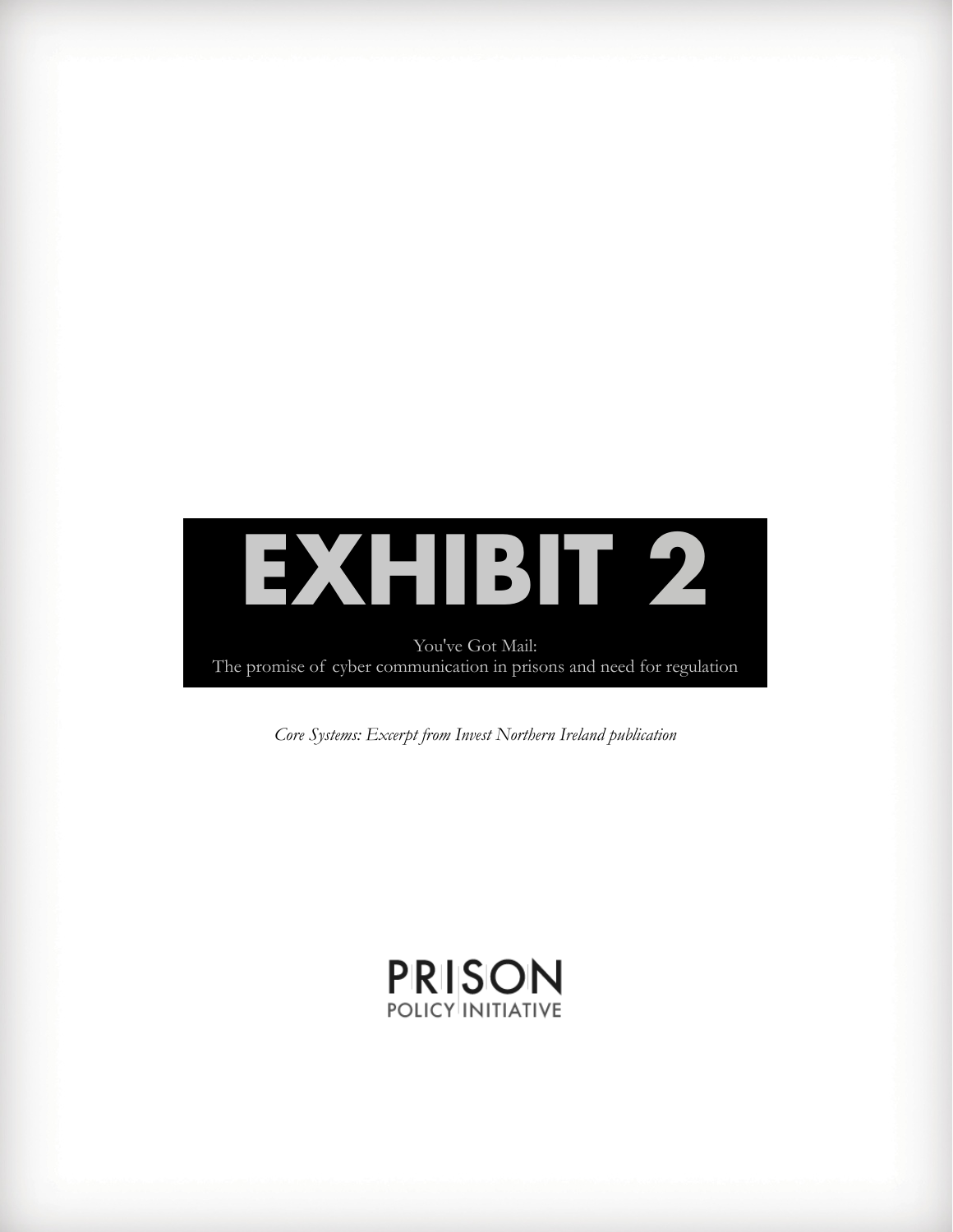**Northern Ireland** Inspiring Leading Place Business



# ecurity<br>pecialists

# **Local companies,** international reputations for excellence & innovation

Connect with companies with specialist capability in: Blast Resistance/Access Control/Biometrics/Cybersecurity/ Protective Clothing/Covert/Detection/Surveillance/Investigative